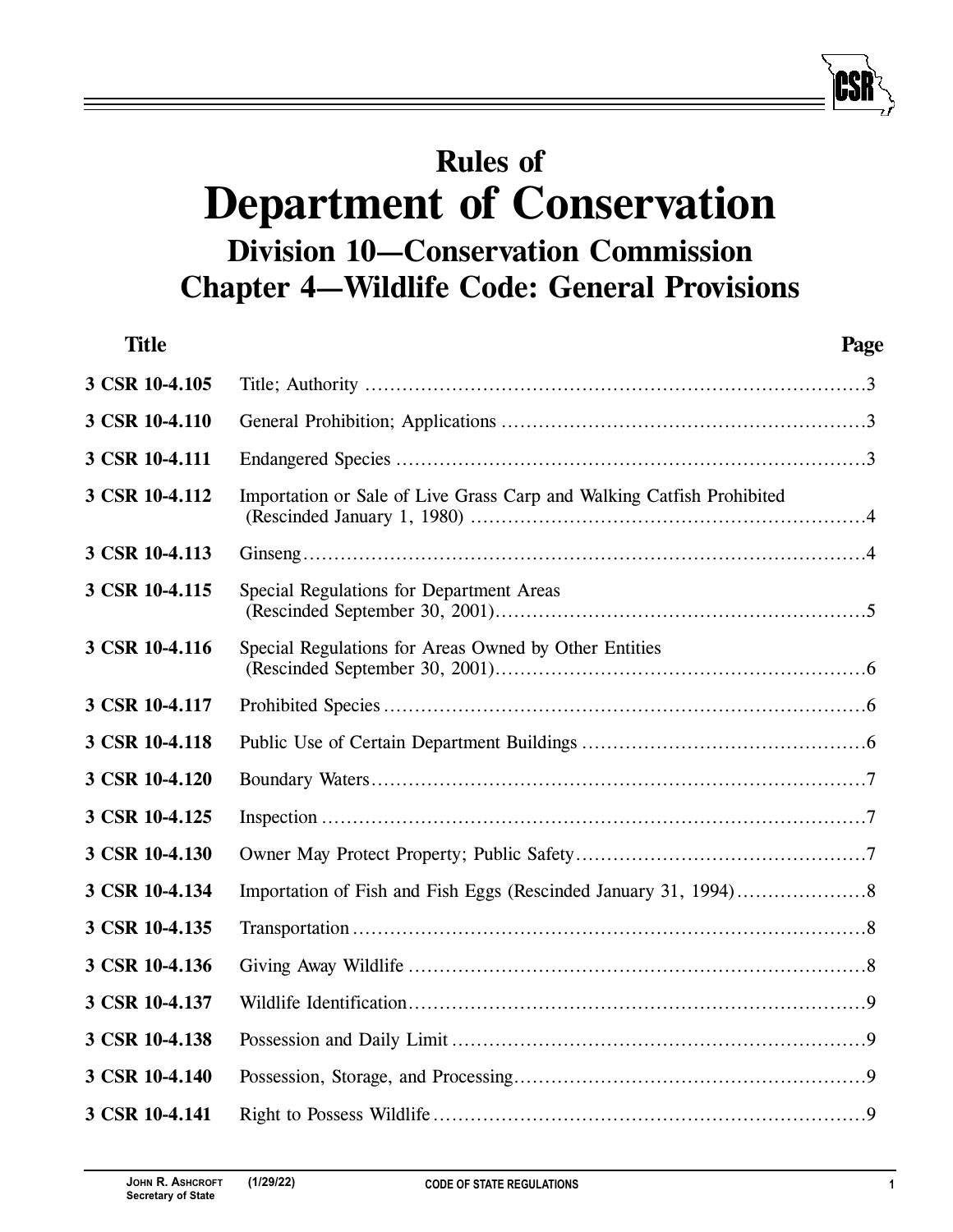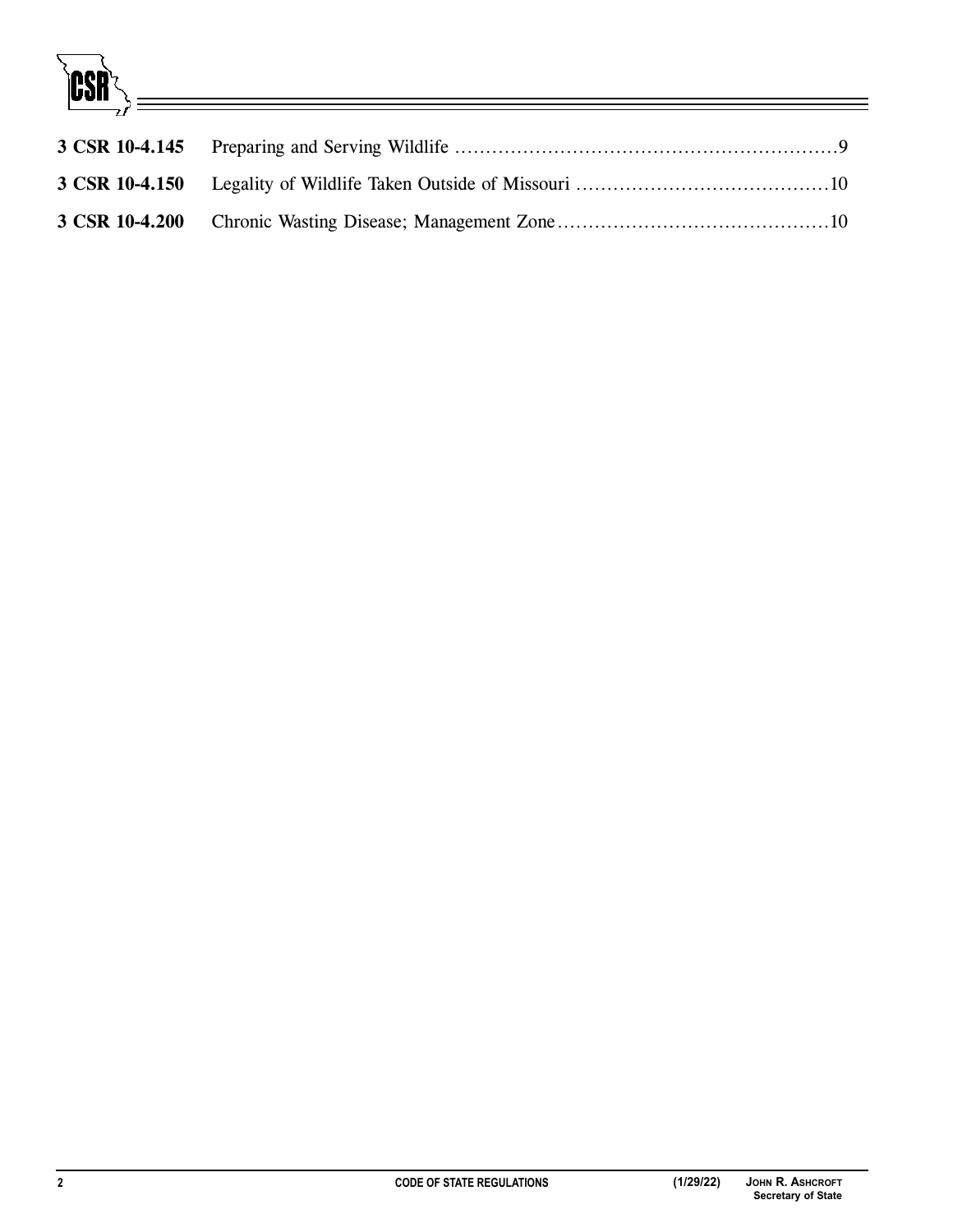

# **Title 3—DEPARTMENT OF CONSERVATION Division 10—Conservation Commission Chapter 4—Wildlife Code: General Provisions**

# **3 CSR 10-4.105 Title; Authority**

*PURPOSE: This rule defines the Wildlife Code, provides that its rules are severable and establishes enforcement authority.* 

The rules of the Conservation Commission and statutory laws not inconsistent therewith shall constitute the *Wildlife Code of Missouri*, designated as the "Code." The rules of the Conservation Commission are severable and if any rule or portion of this Code is held invalid, the remainder shall not be affected. The boldface caption for any rule does not affect the meaning of the rule. All authorized agents of the department and all duly constituted peace officers are authorized to enforce the provisions of this Code.

*AUTHORITY: sections 40 and 45 of Art. IV, Mo. Const. Original rule filed Aug. 18, 1967, effective Dec. 31, 1967. Amended: Filed July 30, 1987, effective Jan. 1, 1988.* 

*Marsh v. Bartlett 343 Missouri 526, 121 SW2d 737 (1938). As regards administrative authority found in the Wildlife Code, violations of the Code are not unconstitutional delegations of legislative power because punished as offenses. "Regulatory" authority of the Conservation Commission includes ordinarily the means to adjust, order or govern by rule or established mode; direct or manage according to certain standards or rules.* 

*Schley v. Conservation Commission of Missouri, 329 SW2d 736 (Mo. 1959). Rules promulgated by the Missouri Conservation Commission, especially those bearing criminal penalties, are subject to the same rule of definiteness as statutes.* 

## **3 CSR 10-4.110 General Prohibition; Applications**

*PURPOSE: This rule prohibits the pursuit, taking, possession, or any use of wildlife except as provided in the Code.* 

(1) No bird, fish, crayfish, mussel, amphibian, reptile, mammal, or other form of wildlife, including wildlife raised or held in captivity, or their homes, dens, nests, eggs, and larvae in Missouri shall be molested, pursued, taken, hunted, trapped, tagged, marked, enticed, poisoned, killed, transported, stored,

served, bought, sold, given away, accepted, possessed, propagated, imported, exported, or liberated to the wild in any manner, number, part, parcel, or quantity, at any time, except as specifically permitted by these rules and any laws consistent with Article IV, sections 40–46 of the *Constitution of Missouri*; however, this Code shall not apply to other invertebrates except as specifically provided.

(2) All hours and times listed in this Code shall be based on prevailing local time unless specifically designated otherwise.

(3) Except as otherwise provided in this Code, wildlife may be taken only by holders of the prescribed permits and in accordance with prescribed methods.

(4) Birds, game mammals, furbearers, fish, bullfrogs and green frogs, mussels, crayfish, and common snapping and soft-shelled turtles may be taken only within the limits and during the open seasons prescribed in this Code; provided, in a situation of emergency where the public interest justifies extraordinary salvage measures to prevent or minimize waste, the director may authorize the taking and possession of wildlife by provisions other than those established in this Code, for a period not to exceed ninety (90) days.

(5) No person, corporation, municipality, county, business, or other public or private entity shall cause or allow any deleterious substance to be placed, run, or drained into any of the waters of this state in quantities sufficient to injure, stupefy, or kill fish or other wildlife which may inhabit such waters.

(6) No person shall administer, by any means, any contraceptive or reproductive inhibitor to any species of wildlife outside of captivity in Missouri without written authorization of the director.

(7) No person who takes or possesses any wildlife shall wantonly leave or abandon any portion of such wildlife commonly used as human food.

(8) With landowner permission, any species listed in the Approved Aquatic Species List in 3 CSR 10-9.110 may be released into privately owned impoundments which are designated as waters of the state by virtue of having been stocked by the state, or because they are owned jointly, or as tenants in common or by corporate shareholders. Statewide seasons, methods, and limits for all species will apply to these waters.

(9) The release of transgenic fish or wildlife into the wild is prohibited without written authorization of the director. Transgenic fish or wildlife may be possessed and used only as authorized by 3 CSR 10-9.110.

*AUTHORITY: sections 40 and 45 of Art. IV, Mo. Const. and section 252.040, RSMo 2000.\* Original rule filed June 26, 1975, effective July 7, 1975. Amended: Filed July 15, 1976, effective Dec. 31, 1976. Amended: Filed April 20, 1978, effective Aug. 15, 1978. Amended: Filed July 15, 1978, effective Oct. 12, 1978. Amended: Filed July 30, 1979, effective Jan. 1, 1980. Amended: Filed Aug. 1, 1980, effective Jan. 1, 1981. Amended: Filed July 31, 1981, effective Jan. 1, 1982. Amended: Filed July 27, 1982, effective Jan. 1, 1983. Amended: Filed Aug. 1, 1983, effective Jan. 1, 1984. Amended: Filed Aug. 6, 1985, effective Jan. 1, 1986. Amended: Filed Aug. 7, 1986, effective Jan. 1, 1987. Amended: Filed July 30, 1987, effective Jan. 1, 1988. Amended: Filed Aug. 8, 1989, effective Jan. 1, 1990. Amended: Filed May 10, 1990, effective Jan. 1, 1991. Amended: Filed May 10, 1991, effective Jan. 1, 1992. Amended: Filed April 28, 1992, effective Feb. 26, 1993. Emergency amendment filed Dec. 29, 1992, effective Jan. 9, 1993, expired May 8, 1993. Emergency amendment filed April 28, 1993, effective May 9, 1993, expired June 7, 1993. Amended: Filed Dec. 29, 1992, effective June 7, 1993. Sections (5), (6), and (10) changed to 3 CSR 10-9.110, effective Jan. 31, 1994. Amended: Filed April 27, 1994, effective Jan. 1, 1995. Amended: Filed April 25, 1996, effective March 1, 1997. Amended: Filed June 27, 1996, effective March 1, 1997. Amended: Filed June 11, 1997, effective March 1, 1998. Amended: Filed June 11, 1998, effective March 1, 1999. Amended: Filed April 24, 2000, effective March 1, 2001. Amended: Filed Oct. 9, 2003, effective March 30, 2004. Amended: Filed Sept. 29, 2004, effective Feb. 28, 2005. Amended: Filed Sept. 14, 2005, effective Feb. 28, 2006. Amended: Filed May 25, 2012, effective Oct. 30, 2012. Amended: Filed June 13, 2014, effective Jan. 30, 2015. Amended: Filed Feb. 26, 2015, effective July 30, 2015. Amended: Filed Dec. 15, 2015, effective May 30, 2016.* 

*\*Original authority: 252.040, RSMo 1945, amended 1989.* 

## **3 CSR 10-4.111 Endangered Species**

*PURPOSE: This rule extends special protection to endangered wildlife and lists those*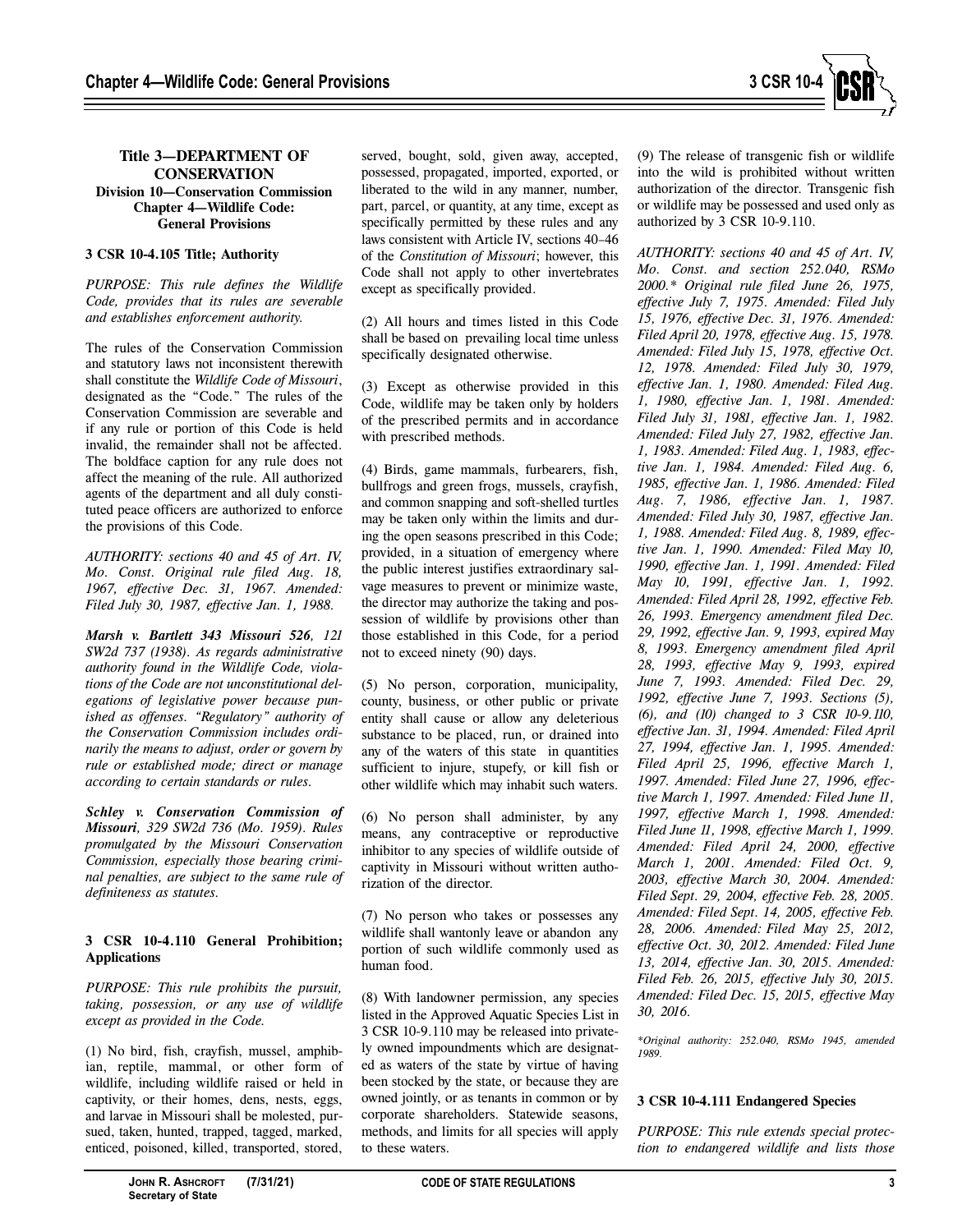

*species considered to be threatened with extinction.* 

(1) The importation, transportation, sale, purchase, taking, or possession of any endangered species of wildlife, or hides or other parts thereof, or the sale or possession with intent to sell of any article made in whole or in part from the skin, hide, or other parts of any endangered species of wildlife is prohibited; provided, that this rule shall not apply to legally acquired wildlife held under permit or held by a public zoo or museum or to articles manufactured before January 1, 1973. Endangered wildlife taken legally outside Missouri may be imported, transported, or possessed, but may not be sold or purchased without written approval of the director.

(2) The exportation, transportation, or sale of any endangered species of plant or parts thereof, or the sale of or possession with intent to sell any product made in whole or in part from any parts of any endangered species of plant is prohibited.

(3) For the purpose of this rule, endangered species of wildlife and plants shall include the following native species designated as endangered in Missouri:

(A) Mammals: gray bat, Ozark big-eared bat, Indiana bat, northern long-eared bat, black-tailed jackrabbit, spotted skunk.

(B) Birds: northern harrier, interior least tern, Swainson's warbler, snowy egret, king rail, Bachman's sparrow, American bittern, greater prairie-chicken.

(C) Reptiles: western chicken turtle, Blanding's turtle, Illinois mud turtle, yellow mud turtle, Mississippi green water snake, massasauga rattlesnake.

(D) Amphibians: eastern hellbender, Ozark hellbender.

(E) Fishes: lake sturgeon, pallid sturgeon, taillight shiner, Neosho madtom, spring cavefish, harlequin darter, goldstripe darter, cypress minnow, central mudminnow, crystal darter, swamp darter, Ozark cavefish, Niangua darter, Sabine shiner, mountain madtom, redfin darter, longnose darter, flathead chub, Topeka shiner, grotto sculpin.

(F) Mussels: Curtis pearlymussel, Higgins' eye, pink mucket, fat pocketbook, ebonyshell, elephant ear, winged mapleleaf, sheepnose, snuffbox, scaleshell, spectaclecase, Neosho mucket, rabbitsfoot, salamander mussel, slippershell mussel.

(G) Crayfish: Caney Mountain Cave crayfish, coldwater crayfish, Spring River crayfish.

(H) Other Invertebrates: American burying beetle, Hine's emerald dragonfly, Tumbling Creek cavesnail.

(I) Plants: small whorled pogonia, Mead's milkweed, decurrent false aster, Missouri bladderpod, geocarpon, running buffalo

clover, pondberry, eastern prairie fringed orchid, western prairie fringed orchid, Virginia sneezeweed.

(4) To provide essential protection to endangered species, the director may establish refuges not to exceed one (1) square mile for not more than sixty (60) days.

*AUTHORITY: sections 40 and 45 of Art. IV, Mo. Const. and section 252.040, RSMo 2016.\* Original rule filed Aug. 15, 1973, effective Dec. 31, 1973. Amended: Filed July 13, 1976, effective Dec. 31, 1976. Amended: Filed June 27, 1977, effective Jan. 1, 1978. Amended: Filed Aug. 4, 1978, effective Jan. 1, 1979. Amended: Filed July 30, 1979, effective Jan. 1, 1980. Amended: Filed July 31, 1981, effective Jan. 1, 1982. Amended: Filed Aug. 1, 1983, effective Jan. 1, 1984. Amended: Filed Aug. 3, 1984, effective Jan. 1, 1985. Amended: Filed Aug. 6, 1985, effective Jan. 1, 1986. Amended: Filed Aug. 8, 1989, effective Jan. 1, 1990. Amended: Filed May 10, 1990, effective Jan. 1, 1991. Amended: Filed May 10, 1991, effective Jan. 1, 1992. Amended: Filed April 28, 1992, effective Jan. 15, 1993. Amended: Filed April 27, 1994, effective Jan. 1, 1995. Amended: Filed May 30, 1995, effective Jan. 1, 1996. Amended: Filed April 25, 1996, effective March 1, 1997. Amended: Filed May 6, 1998, effective March 1, 1999. Amended: Filed May 10, 1999, effective March 1, 2000. Amended: Filed Dec. 18, 2000, effective May 30, 2001. Amended: Filed Dec. 19, 2001, effective May 30, 2002. Amended: Filed Aug. 30, 2002, effective Jan. 30, 2003. Amended: Filed May 9, 2003, effective Oct. 30, 2003. Amended: Filed Sept. 29, 2004, effective Feb. 28, 2005. Amended: Filed April 17, 2006, effective Nov. 30, 2006. Amended: Filed Oct. 10, 2008, effective March 30, 2009. Amended: Filed March 17, 2014, effective Aug. 30, 2014. Amended: Filed Aug. 29, 2016, effective March 1, 2017. Amended: Filed Aug. 26, 2019, effective Feb. 29, 2020. Amended: Filed March 2, 2020, effective Aug. 30, 2020. Amended: Filed Jan. 22, 2021, effective Aug. 30, 2021.* 

*\*Original authority: 252.040, RSMo 1945, amended 1989.* 

#### **3 CSR 10-4.112 Importation or Sale of Live Grass Carp and Walking Catfish Prohibited**

(Rescinded January 1, 1980)

*AUTHORITY: sections 40 and 45, Mo. Const. Art. IV. This version of rule filed Aug. 15, 1973, effective Dec. 31, 1973. Rescinded: Filed July 30, 1979, effective Jan. 1, 1980.*

#### **3 CSR 10-4.113 Ginseng**

*PURPOSE: This rule establishes certain requirements for possession and trade in the medicinal plant ginseng. These requirements are necessary to secure federal approval for export of ginseng, in which trade is restricted under the Convention on International Trade in Endangered Species. The principal market for ginseng is China and other Asian countries.* 

(1) Wild ginseng (*Panax quinquefolium*) may be harvested from September 1 through December 31. Wild ginseng plants or roots harvested must possess three (3) or more true leaves (prongs). The entire stalk, minus the mature fruits, shall be kept with the plants until they are taken to the harvester's home or place of business. When harvesting wild ginseng, harvesters shall plant all seeds from harvested plants within one hundred feet (100') of the parent plants. Plants or roots of wild ginseng taken in Missouri, or acquired from outside the state, may be purchased, sold, transported, or exported in dried form only from September 15 through March 15; provided, wet or undried roots may be purchased, sold, transported, or exported from September 1 through March 15 and certified roots may be possessed, purchased, sold, transported, or exported throughout the year in accordance with this rule.

(2) Wild and cultivated Missouri ginseng plants or roots exported from the state must be accompanied by a numbered certificate of origin on forms provided by the department. Roots may be imported from other states, territories or countries only with appropriate certification of origin. Uncertified roots that have been received from outside the state must be returned to that state for certification within thirty (30) days of receipt. Uncertified Missouri wild roots may be possessed only from September 1 through March 15.

(3) Any person, group, or business that purchases ginseng roots in Missouri for resale must register annually with the department as a ginseng dealer, and submit quarterly reports of all transactions within fifteen (15) days of the preceding buying period and an annual report of inventory, on forms provided by the department. Printed copies of these forms can be obtained from the Missouri Department of Conservation, PO Box 180, Jefferson City, MO 65102-0180 and online at www.missouriconservation.org. Annual registration shall be contingent upon compliance with this rule and receipt of the required reports. All records required by this rule shall be retained for three (3) years.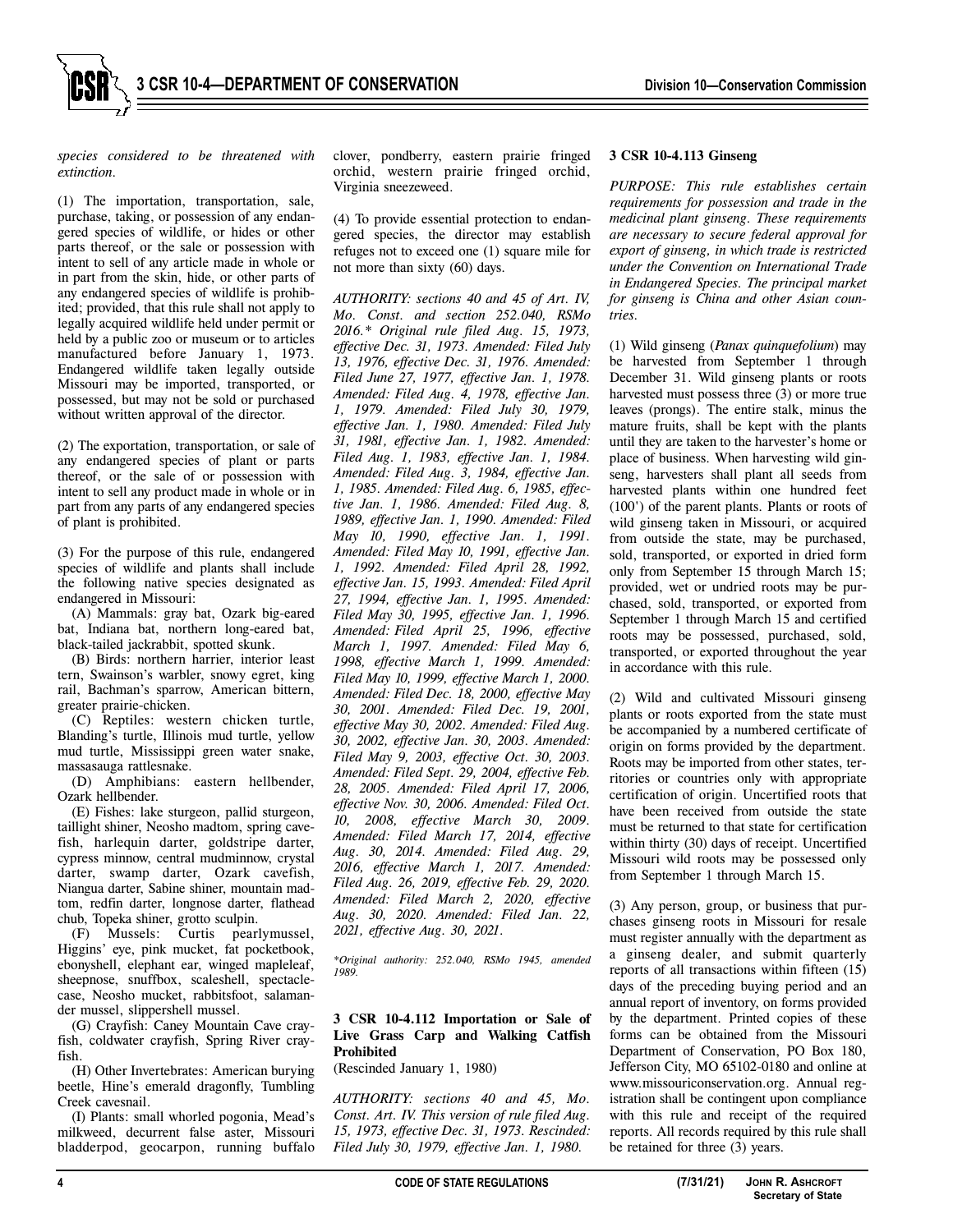

(4) Any person, group or business that purchases ginseng roots in Missouri for resale, but is registered as a ginseng dealer in another state and does not purchase or sell ginseng roots from an address in the state, is not required to register with the department as a ginseng dealer.

*AUTHORITY: sections 40 and 45 of Art. IV, Mo. Const. Original rule filed Aug. 29, 1983, effective Jan. 1, 1984. Amended: Filed Aug. 3, 1984, effective Jan. 1, 1985. Amended: Filed Aug. 7, 1986, effective Jan. 1, 1987. Amended: Filed Aug. 9, 1988, effective Jan. 1, 1989. Amended: Filed Aug. 8, 1989, effective Jan. 1, 1990. Amended: Filed June 29, 1990, effective Jan. 1, 1991. Amended: Filed May 30, 1995, effective Jan. 1, 1996. Amended: Filed Dec. 29, 1997, effective May 30, 1998. Amended: Filed May 10, 1999, effective March 1, 2000. Amended: Filed April 24, 2000, effective March 1, 2001. Amended: Filed April 30, 2001, effective Sept. 30, 2001. Amended: Filed Sept. 29, 2004, effective Feb. 28, 2005. Amended: Filed Sept. 14, 2005, effective Feb. 28, 2006. Amended: Filed Oct. 10, 2008, effective March 30, 2009.* 

# **3 CSR 10-4.115 Special Regulations for Department Areas**

(Rescinded September 30, 2001)

# *NOTE: Information covered in this rule is found at 3 CSR 10-11.*

*AUTHORITY: sections 40 and 45 of Art. IV, Mo. Const. This version of rule filed Dec. 15, 1975, effective Dec. 27, 1975. Amended: Filed April 5, 1976, effective July 12, 1976. Amended: Filed June 8, 1976, effective July 12, 1976. Amended: Filed July 13, 1976, effective Aug. 12, 1976. Amended: Filed July 13, 1976, effective Oct. 16, 1976. Amended: Filed Aug. 11, 1976, effective Dec. 31, 1976. Amended: Filed Oct. 20, 1976, effective Feb. 11, 1977. Amended: Filed Feb. 23, 1977, effective April 11, 1977. Amended: Filed May 5, 1977, effective June 11, 1977. Amended: Filed May 5, 1977, effective Aug. 11, 1977. Amended: Filed June 3, 1977, effective Oct. 1, 1977. Amended: Filed June 27, 1977, effective Oct. 1, 1977. Amended: Filed June 27, 1977, effective Dec. 1, 1977. Amended: Filed July 29, 1977, effective Nov. 11, 1977. Amended: Filed March 13, 1978, effective April 13, 1978. Amended: Filed May 22, 1978, effective Sept. 15, 1978. Amended: Filed July 5, 1978, effective Aug. 11, 1978. Amended: Filed July 5, 1978, effective Oct. 12, 1978. Amended: Filed July 5, 1978, effective Dec. 1, 1978. Amended: Filed Aug.* 

*4, 1978, effective Nov. 11, 1978. Amended: Filed Aug. 4, 1978, effective Jan. 1, 1979. Amended: Filed Sept. 5, 1978, effective Oct. 12, 1978. Amended: Filed Nov. 1, 1978, effective Dec. 11, 1978. Amended: Filed Jan. 22, 1979, effective March 11, 1979. Amended: Filed Feb. 22, 1979, effective June 11, 1979. Amended: Filed April 25, 1979, effective Aug. 11, 1979. Amended: Filed May 22, 1979, effective Sept. 15, 1979. Amended: Filed May 22, 1979, effective Dec. 1, 1979. Amended: Filed June 25, 1979, effective Aug. 11, 1979. Emergency amendment filed July 30, 1979, effective Oct. 1, 1979, expired Jan. 25, 1980. Amended: Filed July 30, 1979, effective Jan. 1, 1980. Amended: Filed Aug. 31, 1979, effective Jan. 12, 1980. Amended: Filed Sept. 27, 1979, effective Jan. 1, 1980. Amended: Filed Nov. 28, 1979, effective March 14, 1980. Amended: Filed Feb. 28, 1980, effective June 12, 1980. Amended: Filed April 2, 1980, effective July 11, 1980. Amended: Filed June 27, 1980, effective Oct. 11, 1980. Amended: Filed June 27, 1980, effective Aug. 11, 1980. Amended: Filed Aug. 1, 1980, effective Nov. 14, 1980. Amended: Filed Aug. 29, 1980, effective Oct. 11, 1980. Amended: Filed Nov. 24, 1980, effective March 13, 1981. Amended: Filed Dec. 22, 1980, effective April 11, 1981. Emergency amendment filed April 1, 1981, effective April 11, 1981, expired May 15, 1981. Amended: Filed April 6, 1981, effective May 11, 1981. Amended: Filed June 1, 1981, effective Sept. 11, 1981. Amended: Filed June 29, 1981, effective Aug. 14, 1981. Amended: Filed July 31, 1981, effective Nov. 13, 1981. Amended: Filed July 31, 1981, effective Jan. 1, 1982. Amended: Filed Sept. 8, 1981, effective Dec. 11, 1981. Amended: Filed Jan. 29, 1982, effective March 11, 1982. Amended: Filed March 4, 1982, effective April 11, 1982. Amended: Filed March 26, 1982, effective May 14, 1982. Amended: Filed April 19, 1982, effective Aug. 12, 1982. Amended: Filed June 1, 1982, effective Sept. 11, 1982. Emergency amendment filed June 24, 1982, effective July 4, 1982, expired Aug. 12, 1982. Emergency amendment filed June 30, 1982, effective July 30, 1982, expired Nov. 26, 1982. Amended: Filed June 30, 1982, effective Aug. 12, 1982. Amended: Filed July 27, 1982, effective Sept. 11, 1982. Amended: Filed Aug. 31, 1982, effective Oct. 11, 1982. Amended: Filed Nov. 29, 1982, effective March 11, 1983. Amended: Filed Dec. 17, 1982, effective April 11, 1983. Emergency amendment filed Jan. 25, 1983, effective Feb. 5, 1983, expired May 5, 1983. Amended: Filed Feb. 25, 1983, effective June 11, 1983. Amended: Filed March 31, 1983, effective May 12, 1983. Amended: Filed April 25,* 

*1983, effective June 11, 1983. Amended: Filed May 27, 1983, effective July 11, 1983. Amended: Filed June 24, 1983, effective Aug. 11, 1983. Amended: Filed Aug. 1, 1983, effective Sept. 11, 1983. Amended: Filed Aug. 1, 1983, effective Jan. 1, 1984. Amended: Filed Aug. 29, 1983, effective Oct. 11, 1983. Amended: Filed Sept. 23, 1983, effective Nov. 11, 1983. Amended: Filed Oct. 28, 1983, effective Feb. 11, 1984. Amended: Filed Feb. 24, 1984, effective June 11, 1984. Amended: Filed April 12, 1984, effective May 11, 1984. Amended: Filed April 30, 1984, effective June 11, 1984. Emergency amendment filed May 15, 1984, effective May 25, 1984, expired July 12, 1984. Amended: Filed May 29, 1984, effective July 12, 1984. Amended: Filed July 5, 1984, effective Aug. 11, 1984. Amended: Filed Aug. 3, 1984, effective Sept. 14, 1984. Amended: Filed Sept. 4, 1984, effective Oct. 11, 1984. Emergency amendment filed Oct. 16, 1984, effective Nov. 1, 1984, expired Jan. 15, 1985. Amended: Filed Nov. 2, 1984, effective Dec. 14, 1984. Amended: Filed Dec. 4, 1984, effective Jan. 11, 1985. Amended: Filed March 5, 1985, effective April 11, 1985. Amended: Filed April 4, 1985, effective May 11, 1985. Amended: Filed May 6, 1985, effective June 14, 1985. Amended: Filed July 8, 1985, effective Aug. 11, 1985. Amended: Filed Aug. 6, 1985, effective Jan. 1, 1986. Amended: Filed Sept. 3, 1985, effective Dec. 1, 1985. Amended: Filed Sept. 30, 1985, effective Nov. 1, 1985. Amended: Filed Nov. 6, 1985, effective Dec. 13, 1985. Amended: Filed Jan. 10, 1986, effective Feb. 14, 1986. Amended: Filed Jan. 31, 1986, effective March 1, 1986. Amended: Filed March 12, 1986, effective May 30, 1986. Amended: Filed April 28, 1986, effective June 1, 1986. Amended: Filed June 25, 1986, effective Aug. 1, 1986. Amended: Filed Aug. 7, 1986, effective Jan. 1, 1987. Amended: Filed Sept. 5, 1986, effective Oct. 11, 1986. Amended: Filed Sept. 30, 1986, effective Nov. 1, 1986. Amended: Filed Nov. 5, 1986, effective Jan. 1, 1987. Amended: Filed Jan. 6, 1987, effective March 1, 1987. Amended: Filed Feb. 10, 1987, effective March 14, 1987. Amended: Filed April 29, 1987, effective June 1, 1987. Amended: Filed June 10, 1987, effective July 11, 1987. Amended: Filed July 30, 1987, effective Sept. 1, 1987. Amended: Filed July 30, 1987, effective Jan. 1, 1988. Amended: Filed Sept. 2, 1987, effective Oct. 11, 1987. Amended: Filed Oct. 2, 1987, effective Nov. 12, 1987. Amended: Filed Nov. 24, 1987, effective Jan. 1, 1988. Amended: Filed Feb. 3, 1988, effective March 11, 1988. Amended: Filed Feb. 3, 1988, effective June 1, 1988. Amended: Filed March 22, 1988, effective*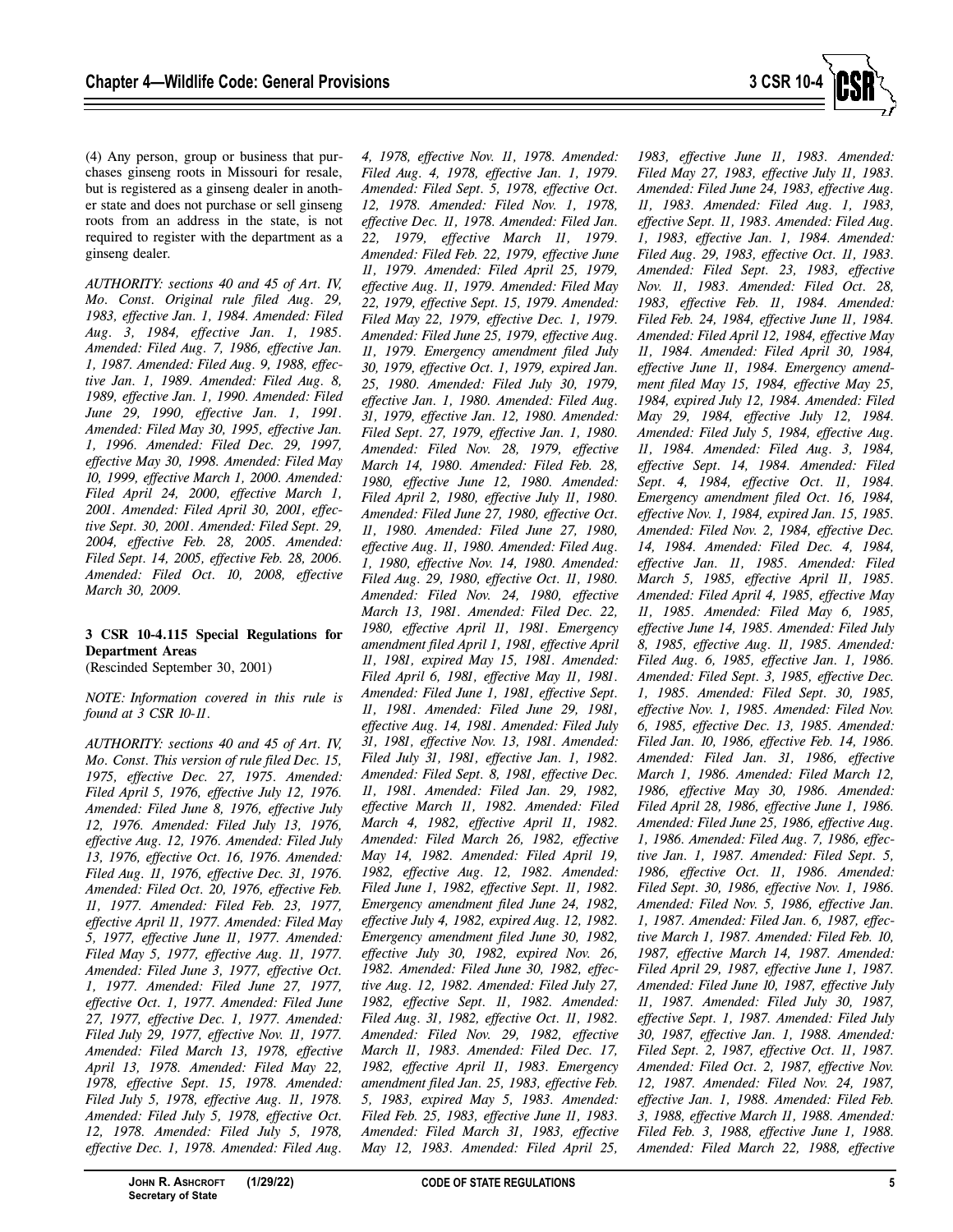

*May 1, 1988. Amended: Filed May 10, 1988, effective June 11, 1988. Amended: Filed June 7, 1988, effective July 11, 1988. Amended: Filed Sept. 12, 1988, effective Oct. 14, 1988. Amended: Filed Feb. 28, 1989, effective March 27, 1989. Amended: Filed Feb. 28, 1989, effective Jan. 1, 1990. Amended: Filed March 28, 1989, effective May 1, 1989. Amended: Filed June 1, 1989, effective July 1, 1989. Amended: Filed Sept. 11, 1989, effective Oct. 13, 1989. Amended: Filed Feb. 9, 1990, effective May 1, 1990. Rescinded and readopted: Filed May 31, 1990, effective Jan. 1, 1991. Emergency amendment filed Aug. 23, 1990, effective Sept. 3, 1990, expired Dec. 31, 1990. Amended: Filed Feb. 1, 1991, effective June 10, 1991. Amended: Filed April 26, 1991, effective Oct. 31, 1991. Emergency amendment filed Dec. 31, 1991,*  effective Feb. 15, 1992, expired June 13, *1992. Amended: Filed Dec. 31, 1991, effective May 14, 1992. Amended: Filed Feb. 11, 1992, effective June 25, 1992. Amended: Filed March 25, 1992, effective Sept. 6, 1992. Emergency amendment filed April 10, 1992, effective May 11, 1992, expired May 31, 1992. Amended: Filed April 28, 1992, effective Jan. 15, 1993. Emergency amendment filed Sept. 1, 1992, effective Oct. 1, 1992, expired Jan. 20, 1993. Amended: Filed Sept. 1, 1992, effective April 8, 1993. Amended: Filed March 24, 1993, effective Sept. 9, 1993. Amended: Filed April 21, 1993, effective Oct. 10, 1993. Amended: Filed April 21, 1993, effective Jan. 1, 1994. Amended: Filed June 9, 1993, effective Dec. 9, 1993. Amended: Filed Dec. 21, 1993, effective Jan. 1, 1994. Amended: Filed June 13, 1994, effective July 1, 1994. Amended: Filed July 29, 1994, effective Jan. 1, 1995. Amended: Filed Jan. 30, 1995, effective April 1, 1995. Amended: Filed May 30, 1995, effective June 10, 1995. Amended: Filed May 30, 1995, effective Jan. 1, 1996. Amended: Filed April 25, 1996, effective May 10, 1996. Amended: Filed June 27, 1996, effective July 15, 1996. Amended: Filed April 25, 1996, effective Jan. 1, 1997. Amended: Filed Dec. 18, 1996, effective March 31, 1997. Amended: Filed April 29, 1997, effective May 15, 1997. Amended: Filed Sept. 5, 1997, effective Sept. 18, 1997. Amended: Filed Oct. 9, 1997, effective Nov. 1, 1997. Amended: Filed June 11, 1997, effective March 1, 1998. Amended: Filed Jan. 29, 1998, effective March 1, 1998. Amended: Filed May 6, 1998, effective July 1, 1998. Amended: Filed July 8, 1998, effective July 20, 1998. Amended: Filed Aug. 3, 1998, effective Jan. 1, 1999. Amended: Filed Sept. 3, 1998, effective Sept. 15, 1998. Amended: Filed June 11, 1998, effective March 1, 1999.* 

*Amended: Filed May 10, 1999, effective June 1, 1999. Amended: Filed May 10, 1999, effective June 1, 1999. Amended: Filed July 14, 1999, effective Aug. 1, 1999. Amended: Filed May 10, 1999, effective March 1, 2000. Amended: Filed Aug. 11, 1999, effective March 2, 2000. Amended: Filed Dec. 20, 1999, effective May 30, 2000. Amended: Filed April 24, 2000, effective Sept. 30, 2000. Amended: Filed July 19, 2000, effective Dec. 30, 2000. Amended: Filed Dec. 18, 2000, effective May 30, 2001. Rescinded: Filed April 30, 2001, effective Sept. 30, 2001.* 

#### **3 CSR 10-4.116 Special Regulations for Areas Owned by Other Entities**  (Rescinded September 30, 2001)

*NOTE: Information covered in this rule is found at 3 CSR 10-12.* 

*AUTHORITY: sections 40 and 45 of Art. IV, Mo. Const. Original rule filed May 31, 1990, effective Jan. 1, 1991. Amended: Filed Nov. 26, 1990, effective April 29, 1991. Amended: Filed April 26, 1991, effective Oct. 31, 1991. Amended: Filed July 29, 1994, effective Jan. 1, 1995. Amended: Filed May 30, 1995, effective Jan. 1, 1996. Emergency amendment filed April 25, 1996, effective May 6, 1996, expired Nov. 1, 1996. Amended: Filed March 26, 1996, effective Aug. 30, 1996. Amended: Filed April 25, 1996, effective Jan. 1, 1997. Amended: Filed June 11, 1997, effective March 1, 1998. Amended: Filed Aug. 3, 1998, effective Jan. 1, 1999. Amended: Filed May 6, 1998, effective March 1, 1999. Amended: Filed Jan. 21, 1999, effective June 1, 1999. Amended: Filed May 10, 1999, effective March 1, 2000. Amended: Filed Aug. 11, 1999, effective March 2, 2000. Amended: Filed Feb. 7, 2000, effective July 30, 2000. Amended: Filed April 24, 2000, effective March 1, 2001. Amended: Filed Feb. 6, 2001, effective July 30, 2001. Rescinded: Filed April 30, 2001, effective Sept. 30, 2001.* 

# **3 CSR 10-4.117 Prohibited Species**

*PURPOSE: This rule establishes a list of species that may not be possessed in Missouri.* 

(1) Prohibited species may not be imported, exported, transported, sold, purchased, or possessed alive in Missouri without written approval of the director.

(2) For the purpose of this rule, prohibited species of wildlife shall include the following: (A) Mammals: Any species of flying fox or

fruit bat of the genus *Pteropus*; any species of mongoose or meerkat of the genera *Atilax, Cynictis, Helogale, Herpestes, Ichneumia, Mungos*, or *Suricata*; any species of the Indian wild dog, red dog, or dhole of the genus *Cuon*; any species of the multimammat rat or mouse of the genus *Mastomys*; raccoon dog, *Nyctereutes procyonoides*; brushtail possum, *Trichosurus vulpecula*;

(B) Birds: pink starling or rosy pastor, *Sturnus roseus*; species of dioch (including the subspecies black-fronted, red-billed, or Sudan dioch), *Quelea quelea*; Java sparrow, *Padda oryzivora*; red whiskered bul-bul, *Pycnonotus jocosus*;

(C) Fishes: Live fish or viable eggs of black carp, *Mylopharyngodon piceus*; round goby, *Neogobius melanostomus*; tubenose goby, *Proterorhinus semilunaris*; snakehead fish of the genera *Channa* or *Parachanna*, or the generic synonyms of *Bostrychoides, Ophicephalus, Ophiocephalus,* and *Parophiocephalus*; walking catfish of the family *Clariidae*; and

(D) Invertebrates: New Zealand mudsnail, *Potamopyrgus antipodarum*; rusty crayfish, *Faxonius rusticus*; marbled crayfish, *Procambarus virginalis*; crayfish of the genus *Cherax;* electric blue crayfish, *Procambarus alleni*; mitten crabs of the genus *Eriocheir*; zebra mussels, *Dreissena polymorpha*; quagga mussels, *Dreissena rostriformis*; mystery snails of the genus *Cipangopaludina*.

*AUTHORITY: sections 40 and 45 of Art. IV, Mo. Const. and section 252.040, RSMo 2016.\* Original rule filed April 20, 2005, effective Sept. 30, 2005. Amended: Filed Oct. 2, 2006, effective Feb. 28, 2007. Amended: Filed Oct. 10, 2008, effective March 30, 2009. Amended: Filed Sept. 30, 2010, effective March 1, 2011. Amended: Filed Sept. 19, 2012, effective March 1, 2013. Amended: Filed Sept. 17, 2014, effective March 1, 2015. Amended: Filed Aug. 26, 2019, effective Feb. 29, 2020. Amended: Filed Aug. 27, 2021, effective Feb. 28, 2022.* 

*\*Original authority: 252.040, RSMo 1945, amended 1989.* 

## **3 CSR 10-4.118 Public Use of Certain Department Buildings**

*PURPOSE: This rule establishes standards and procedures for authorizing public use of certain department-owned or leased buildings.* 

(1) Except as otherwise provided in this Code, by special area regulations or as stipulated by the director, business hours of department buildings may be established by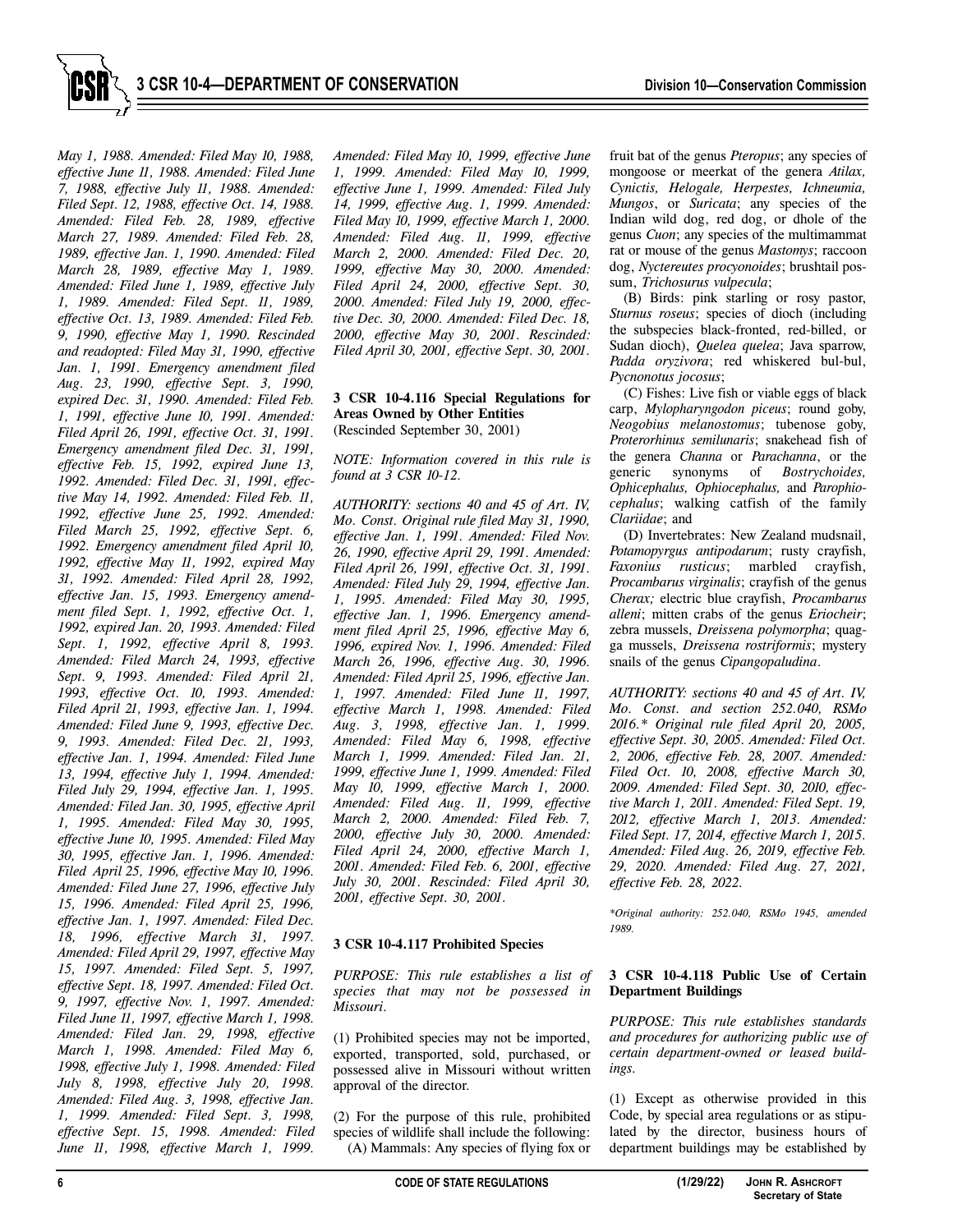the site administrator. Public use of department buildings for purposes other than the primary building function is prohibited, except that use by other government entities or not-for-profit organizations involved in fish, forestry and/or wildlife resources conservation may be authorized, at times and under conditions that do not interfere with the department building function.

(2) Special Building Use Permit.

(A) Any person, organization or government entity seeking use of a department building must apply for a special building use permit on forms provided by the department.

(B) Failure to properly complete and provide all requested information on the application shall result in denial of a permit.

(C) Applications may be submitted by mail, in person to the site administrator during established business hours or to another designated location, but must be received at least seven (7) days prior to the date of the requested building use.

(D) A permit shall be issued or denied by the site administrator no later than three (3) calendar days following receipt of the completed application.

(E) The permit shall specify the conditions, including any restrictions, under which the permittee is authorized to conduct an activity during a time period specified. Upon expiration of a permit, a new permit may be issued based on a new application.

(F) The site administrator shall issue permits on a first-come, first-served basis.

(G) The site administrator may disapprove an application or cancel an issued permit, including an activity in progress, if the activity violates any provisions or restrictions of the permit.

(H) Nothing in this rule shall prevent the site administrator from reserving certain times for official government business; setting aside certain days and times for maintenance, construction or repair; preempting an approved use to allow for official government business; or prohibiting use to all applicants.

(I) Services normally provided at a building shall be provided without charge. The applicant may be required to pay costs for utilities, maintenance, supporting physical arrangements or additional personnel over and above the services normally provided. The site administrator may require a deposit in the amount of estimated additional costs before issuing a permit. Payment of additional costs may be waived by the site administrator where it is impractical to identify the additional costs or where the amount is small.

*AUTHORITY: sections 40 and 45 of Art. IV, Mo. Const. Original rule filed April 21, 1993, effective Jan. 1, 1994. Amended: Filed May 6, 1998, effective March 1, 1999.* 

# **3 CSR 10-4.120 Boundary Waters**

*PURPOSE: This rule provides for reciprocal fishing and hunting privileges on boundary waters through agreements with adjoining states.* 

The privileges of fishing or hunting on boundary waters common to Missouri and an adjoining state shall be as mutually agreed upon by the Missouri Conservation Commission and the equivalent authorities of the adjoining state.

*AUTHORITY: sections 40 and 45 of Art. IV, Mo. Const. Original rule filed Sept. 19, 1957, effective Dec. 31, 1957.* 

# **3 CSR 10-4.125 Inspection**

*PURPOSE: This rule provides authority for enforcement officers to inspect permits, wildlife and devices or facilities used to take, possess or transport wildlife, to ascertain whether provisions of the Wildlife Code are being violated.* 

Every person, business concern or organization possessing, taking, transporting or using the wildlife or forestry resources of this state in any manner shall permit any agent of the department or any peace officer to inspect his/her permit(s), or temporary permit authorization number(s), and picture identification; to inspect and count any wildlife in his/her possession; and to inspect any devices or facilities used in taking, attempting to take, possessing or transporting wildlife, subject to the provisions of section 252.100, RSMo in order that such officer may ascertain whether this Code or the statutes pertaining to wildlife or forestry are being violated. No person, business concern or organization shall refuse to permit such inspection, or interfere with any officer in such inspection.

*AUTHORITY: sections 40 and 45 of Art. IV, Mo. Const. Original rule filed Aug. 26, 1964, effective Dec. 31, 1964. Amended: Filed June 27, 1977, effective Jan. 1, 1978. Amended: Filed Aug. 7, 1986, effective Jan. 1, 1987. Amended: Filed June 11, 1997, effective March 1, 1998. Amended: Filed Aug. 11, 1999, effective March 1, 2000.*

# **3 CSR 10-4.130 Owner May Protect Property; Public Safety**

*PURPOSE: This rule establishes provisions for capturing or killing wildlife that is damaging private property to prevent further damage.* 

(1) Subject to federal regulations governing the protection of property from migratory birds (including raptors), any wildlife except white-tailed deer, mule deer, elk, turkeys, black bears, mountain lions, and any endangered species which beyond reasonable doubt is damaging property may be captured or killed by the owner of the property being damaged, or by his/her representative, at any time and without permit, but only by shooting or trapping except by written authorization of an agent of the department but, for avian control, only by written authorization of the director or his/her designee. Wildlife may be so controlled only on the owner's property to prevent further damage.

(2) Except as otherwise authorized by an agent of the department—

(A) Use of traps shall be in compliance with 3 CSR 10-8.510.

(B) Wildlife so captured or killed must be reported to an agent of the department within twenty-four (24) hours.

(3) Wildlife captured or killed shall be disposed of only in accordance with the instructions of an agent of the department.

(4) White-tailed deer, mule deer, elk, turkeys, and endangered species that are causing damage may be killed only with the permission of an agent of the department and by methods authorized by him/her.

(5) Black bears that are causing damage may be killed only with the permission of an agent of the department and by methods authorized by him/her, except that they may be killed without prior permission if they are attacking or killing livestock or domestic animals, or attacking humans. Black bears killed under this rule must be reported immediately to an agent of the department and the intact black bear carcass, including pelt, must be surrendered to the agent within twenty-four (24) hours.

(6) Mountain lions may be killed without prior permission if they are attacking or killing livestock or domestic animals, or if they are threatening human safety. Any mountain lion killed under this rule must be reported immediately to an agent of the department and the intact mountain lion carcass, including pelt,

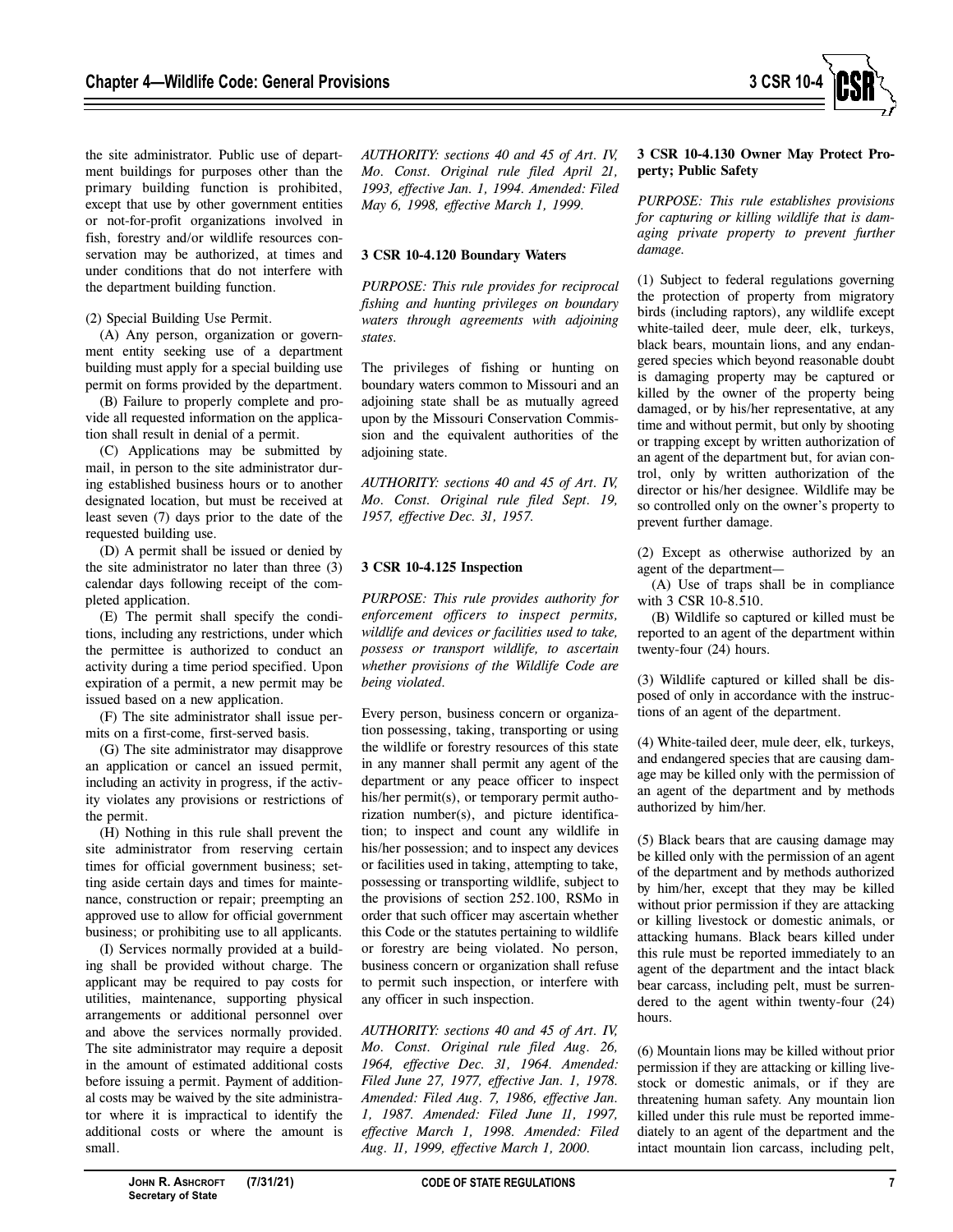must be surrendered to the agent within twenty-four (24) hours.

*AUTHORITY: sections 40 and 45 of Art. IV, Mo. Const. and section 252.040, RSMo 2016.\* Original rule filed Aug. 15, 1973, effective Dec. 31, 1973. Amended: Filed July 30, 1979, effective Jan. 1, 1980. Amended: Filed July 30, 1987, effective Jan. 1, 1988. Amended: Filed Aug. 9, 1988, effective Jan. 1, 1989. Amended: Filed Aug. 8, 1989, effective Jan. 1, 1990. Amended: Filed May 10, 1991, effective Jan. 1, 1992. Amended: Filed April 27, 1994, effective Jan. 1, 1995. Amended: Filed May 30, 1995, effective Jan. 1, 1996. Amended: Filed May 10, 1999, effective March 1, 2000. Amended: Filed May 9, 2002, effective March 1, 2003. Amended: Filed Sept. 14, 2005, effective Feb. 28, 2006. Amended: Filed March 19, 2007, effective Aug. 30, 2007. Amended: Filed Sept. 27, 2007, effective Feb. 29, 2008. Amended: Filed May 31, 2011, effective Oct. 30, 2011. Amended: Filed Sept. 27, 2013, effective March 1, 2014. Amended: Filed Aug. 26, 2019, effective Feb. 29, 2020.* 

*\*Original authority: 252.040, RSMo 1945, amended 1989.* 

## **3 CSR 10-4.134 Importation of Fish and Fish Eggs**

(Rescinded January 31, 1994)

*AUTHORITY: sections 40 and 45 of Art, IV, Mo. Const. This version of rule filed Aug. 18, 1969, effective Dec. 31, 1969. Amended: Filed Aug. 1, 1980, effective Jan. 1, 1981. Amended: Filed July 30, 1987, effective Jan. 1, 1988. Rescinded: Filed June 9, 1993, effective Jan. 31, 1994.* 

#### **3 CSR 10-4.135 Transportation**

*PURPOSE: This rule establishes provisions for the transportation of wildlife into, within, and out of the state.* 

(1) Wildlife legally taken by sport hunting and fishing may be possessed and transported into, within, or out of this state as personal baggage of the taker, who has in his/her possession the required permit, or by other lawful possessor. Except for black bears, cervids, and turkeys taken in Missouri, persons possessing wildlife taken by another shall plainly label that wildlife with the full name, address, and permit number of the taker and the date taken, except that Missouri limits shall apply on Missouri waters unless otherwise provided by reciprocal agreement. Except as otherwise provided

in this rule, black bears, cervids, and turkeys reported in accordance with established procedures, when labeled with the full name, address, date taken, and Telecheck confirmation number of the taker, may be possessed, transported, and stored by anyone.

(2) Any cervid taken from the wild in Chronic Wasting Disease Management Zone counties (see 3 CSR  $10-4.200(1)$ ) shall be reported through the Telecheck Harvest Reporting System as required by 3 CSR 10- 7.431 prior to transporting the carcass (or parts thereof) outside the county of harvest. Carcasses (or parts thereof) from all cervids taken in Chronic Wasting Disease Management Zone counties that are transported outside the county of harvest shall be delivered to a licensed meat processor or taxidermist within forty-eight (48) hours of exit from the county of harvest, except—

(A) Meat that is cut and wrapped;

(B) Meat that has been boned out;

(C) Quarters or other portions of meat with no part of the spinal column or head attached;

(D) Hides from which all excess tissue has been removed;

(E) Antlers;

(F) Antlers attached to skull plates or skulls cleaned of all muscle and brain tissue;

(G) Upper canine teeth;

(H) Finished taxidermy products; and

(I) Heads may be delivered to any department disease surveillance sampling station or department-approved disease surveillance sampling station within forty-eight (48) hours of exit from the county of harvest except as required by 3 CSR 10-4.200(3).

(3) Wildlife legally taken and exported from another state or country may also be shipped into Missouri by common carrier, except cervid carcasses (or parts thereof). Cervid carcasses (or parts thereof) taken from or obtained outside of Missouri may not be imported, transported, or possessed in Missouri, except—

(A) Meat that is cut and wrapped;

(B) Meat that has been boned out;

(C) Quarters or other portions of meat with no part of the spinal column or head attached;

(D) Hides from which all excess tissue has been removed;

(E) Antlers;

(F) Antlers attached to skull plates or skulls cleaned of all muscle and brain tissue; (G) Upper canine teeth;

(H) Finished taxidermy products; and

(I) Head with cape and not more than six inches (6") of neck attached, only if taken to a licensed taxidermist within forty-eight (48) hours of entry.

(4) In addition to personal transportation, legally possessed commercial fish, frogs, cervid hides, squirrel and rabbit pelts, furbearer pelts and carcasses, and black bear pelts may be shipped by mail, express and freight, when truly labeled with the names and addresses of shipper and addressee, shipper's permit number, or Telecheck confirmation number, as required, and the contents of each package. Wildlife breeders, taxidermists, fur dealers, and tanners may ship according to regulations specifically provided for such permittees. Wildlife shall not be accepted for shipment unless the shipper shall have complied with the provisions of this rule.

(5) Notwithstanding other provisions of this rule, the transportation of waterfowl and other migratory birds shall be in accordance with applicable federal regulations.

*AUTHORITY: sections 40 and 45 of Art. IV, Mo. Const. and section 252.040, RSMo 2016.\* Original rule filed Aug. 14, 1970, effective Dec. 31, 1970. Amended: Filed April 20, 1978, effective Aug. 15, 1978. Amended: Filed July 30, 1979, effective Jan. 1, 1980. Amended: Filed Aug. 7, 1986, effective Jan. 1, 1987. Amended: Filed April 27, 1994, effective Jan. 1, 1995. Amended: Filed Aug. 24, 2005, effective Jan. 30, 2006. Amended: Filed Oct. 13, 2005, effective April 30, 2006. Amended: Filed March 6, 2006, effective Aug. 30, 2006. Amended: Filed Sept. 25, 2009, effective March 1, 2010. Amended: Filed Jan. 4, 2011, effective July 1, 2011. Amended: Filed May 29, 2019, effective Feb. 29, 2020. Amended: Filed Sept. 4, 2020, effective Feb. 28, 2021. Amended: Filed Jan. 22, 2021, effective Aug. 30, 2021.* 

*\*Original authority: 252.040, RSMo 1945, amended 1989.* 

# **3 CSR 10-4.136 Giving Away Wildlife**

*PURPOSE: This rule establishes the provisions by which the taker may give wildlife to another person.* 

Wildlife, except black bear gallbladders, that is legally taken and possessed may be given to another only by the taker after completion of the day's fishing or hunt. Any wildlife given to another shall continue to be included in the daily limit of the taker for the day when taken. Wildlife, except black bears, deer, elk, and turkeys taken in Missouri, shall be labeled with the full name, address and permit number of the taker, species, and the date when taken. Black bears, deer, elk, and turkeys taken in Missouri shall be labeled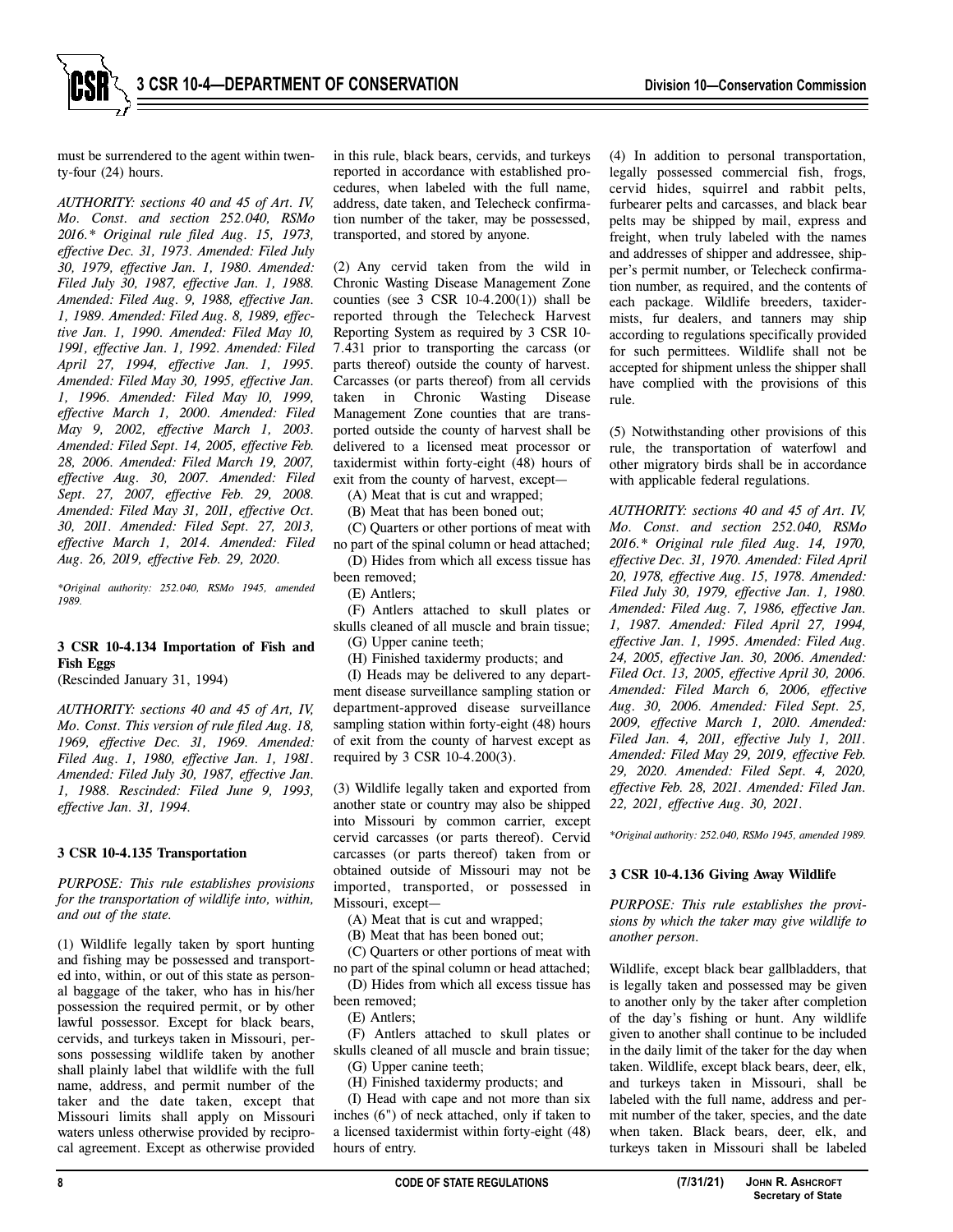

with the full name and address of the taker, the date taken, and the Telecheck confirmation number of the black bears, deer, elk, or turkeys. Wildlife received as a gift shall be included in the possession limit of the recipient.

*AUTHORITY: sections 40 and 45 of Art. IV, Mo. Const. Original rule filed Aug. 17, 1966, effective Dec. 31, 1966. Amended: Filed Aug. 7, 1986, effective Jan. 1, 1987. Amended: Filed Aug. 8, 1989, effective Jan. 1, 1990. Amended: Filed May 10, 1999, effective March 1, 2000. Amended: Filed Aug. 24, 2005, effective Jan. 30, 2006. Amended: Filed June 28, 2019, effective Dec. 30, 2019. Amended: Filed Sept. 4, 2020, effective Feb. 28, 2021.* 

# **3 CSR 10-4.137 Wildlife Identification**

*PURPOSE: This rule establishes provisions for identifying the taker and possessor of wildlife as a means of enforcing permits, limits, and other regulations.* 

The taker and/or possessor of any wildlife shall keep the wildlife separate or distinctly identifiable from wildlife taken or possessed by another. When not personally attended, the wildlife shall be plainly labeled with the full name and address, or Conservation Number, of the taker and/or possessor, except as provided in 3 CSR 10-6.405, 3 CSR 10- 7.431, 3 CSR 10-7.455, 3 CSR 10-7.700, and 3 CSR 10-7.900.

*AUTHORITY: sections 40 and 45 of Art. IV, Mo. Const. Original rule filed Aug. 26, 1964, effective Dec. 31, 1964. Amended: Filed July 30, 1987, effective Jan. 1, 1988. Amended: Filed May 10, 1990, effective Jan. 1, 1991. Amended: Filed May 30, 1995, effective Jan. 1, 1996. Amended: Filed June 11, 1997, effective March 1, 1998. Amended: Filed Aug. 24, 2005, effective Jan. 30, 2006. Amended: Filed March 1, 2017, effective Aug. 30, 2017. Amended: Filed June 28, 2019, effective Dec. 30, 2019. Amended: Filed Sept. 4, 2020, effective Feb. 28, 2021.* 

# **3 CSR 10-4.138 Possession and Daily Limit**

*PURPOSE: This rule aids in enforcing daily limits and restricts the release of fish that have been rendered incapable of survival.* 

Except as provided in 3 CSR 10-6.405, any wildlife taken into actual possession, unless released unharmed immediately, shall continue to be included in the daily limit of the taker for the day when taken.

*AUTHORITY: sections 40 and 45 of Art. IV, Mo. Const. Original rule filed Aug. 16, 1968, effective Dec. 31, 1968. Emergency amendment filed July 31, 1992, effective Sept. 1, 1992, expired Dec. 3, 1992. Amended: Filed April 28, 1992, effective Dec. 3, 1992. Amended: Filed May 30, 1995, effective Jan. 1, 1996.* 

## **3 CSR 10-4.140 Possession, Storage, and Processing**

*PURPOSE: This rule establishes conditions under which wildlife may be possessed and stored.* 

(1) Wildlife legally taken or acquired may be possessed and stored, preserved, or under refrigeration only at the possessor's home, camp, place of lodging, or in a commercial establishment. Turkeys may be possessed or stored not later than February 15 next following the close of the season when taken.

(2) All stored wildlife, except black bears, deer, elk, and turkeys taken in Missouri, shall be labeled with the owner's full name and address, or Conservation Number, and permit number if required, species, and date of placing in storage. If taken in another state or country, it also shall include the export certificate, if required. Stored black bears, deer, elk, and turkeys taken in Missouri shall be labeled with the taker's full name and address, or Conservation Number, the date taken, and the Telecheck confirmation number of the black bear, deer, elk, or turkey.

(3) The manager of any commercial processing or cold storage plant shall possess, process, or store black bears, deer, and elk only under the provisions of 3 CSR 10-10.744. Black bears, deer, and elk left for processing at any commercial processing plant shall be claimed by the owner by May 1 following the season when taken. All commercially-processed black bears, deer, and elk not claimed and picked up or stored by May 1 following the season when taken shall be considered abandoned and must be reported immediately to an agent of the department for disposal.

*AUTHORITY: sections 40 and 45 of Art. IV, Mo. Const. Original rule filed Aug. 14, 1970, effective Dec. 31, 1970. Amended: Filed April 20, 1978, effective Aug. 15, 1978. Amended: Filed Aug. 4, 1978, effective Nov. 11, 1978. Amended: Filed Feb. 22, 1979, effective June 11, 1979. Amended: Filed Aug. 1, 1980, effective Jan. 1, 1981. Amended:*  *Filed Aug. 3, 1984, effective Jan. 1, 1985. Amended: Filed Aug. 6, 1985, effective Jan. 1, 1986. Amended: Filed Aug. 7, 1986, effective Jan. 1, 1987. Amended: Filed Aug. 8, 1989, effective Jan. 1, 1990. Amended: Filed May 10, 1990, effective Jan. 1, 1991. Amended: Filed May 10, 1991, effective Jan. 1, 1992. Emergency amendment filed July 31, 1992, effective Sept. 1, 1992, expired Dec. 3, 1992. Amended: Filed April 28, 1992, effective Dec. 3, 1992. Amended: Filed May 6, 1998, effective March 1, 1999. Amended: Filed June 11, 1998, effective March 1, 1999. Amended: Filed May 10, 1999, effective March 1, 2000. Amended: Filed Aug. 24, 2005, effective Jan. 30, 2006. Amended: Filed March 1, 2017, effective Aug. 30, 2017. Amended: Filed June 28, 2019, effective Dec. 30, 2019. Amended: Filed Sept. 4, 2020, effective Feb. 28, 2021.* 

# **3 CSR 10-4.141 Right to Possess Wildlife**

*PURPOSE: This rule prohibits individuals from keeping wildlife taken illegally or while trespassing.* 

Any person in possession of wildlife that was taken in violation of any rule or regulation of this Code, or while in violation of the trespass statutes of the state of Missouri, shall have no right to possession of said wildlife.

*AUTHORITY: sections 40 and 45 of Art. IV, Mo. Const. Original rule filed May 9, 2002, effective March 1, 2003.* 

## **3 CSR 10-4.145 Preparing and Serving Wildlife**

*PURPOSE: This rule provides for preparing and serving wildlife as food and for exchanging certain raw fish for processed fish.* 

(1) Any person possessing wildlife legally may serve it in his/her home or camp, or deliver it in person to any place customarily engaged in serving food and, within seven (7) days of delivery, may have it prepared and returned to him/her. The wildlife shall be labeled with the full name and address, or Conservation Number, and where required, permit number or for black bears, deer, elk, and turkeys, Telecheck confirmation number of the taker and this information, together with the species and number of wildlife and the date of delivery, shall be recorded by the recipient.

(2) Carp, sucker, buffalo and drum may be delivered to a commercial processor and exchanged for processed fish.